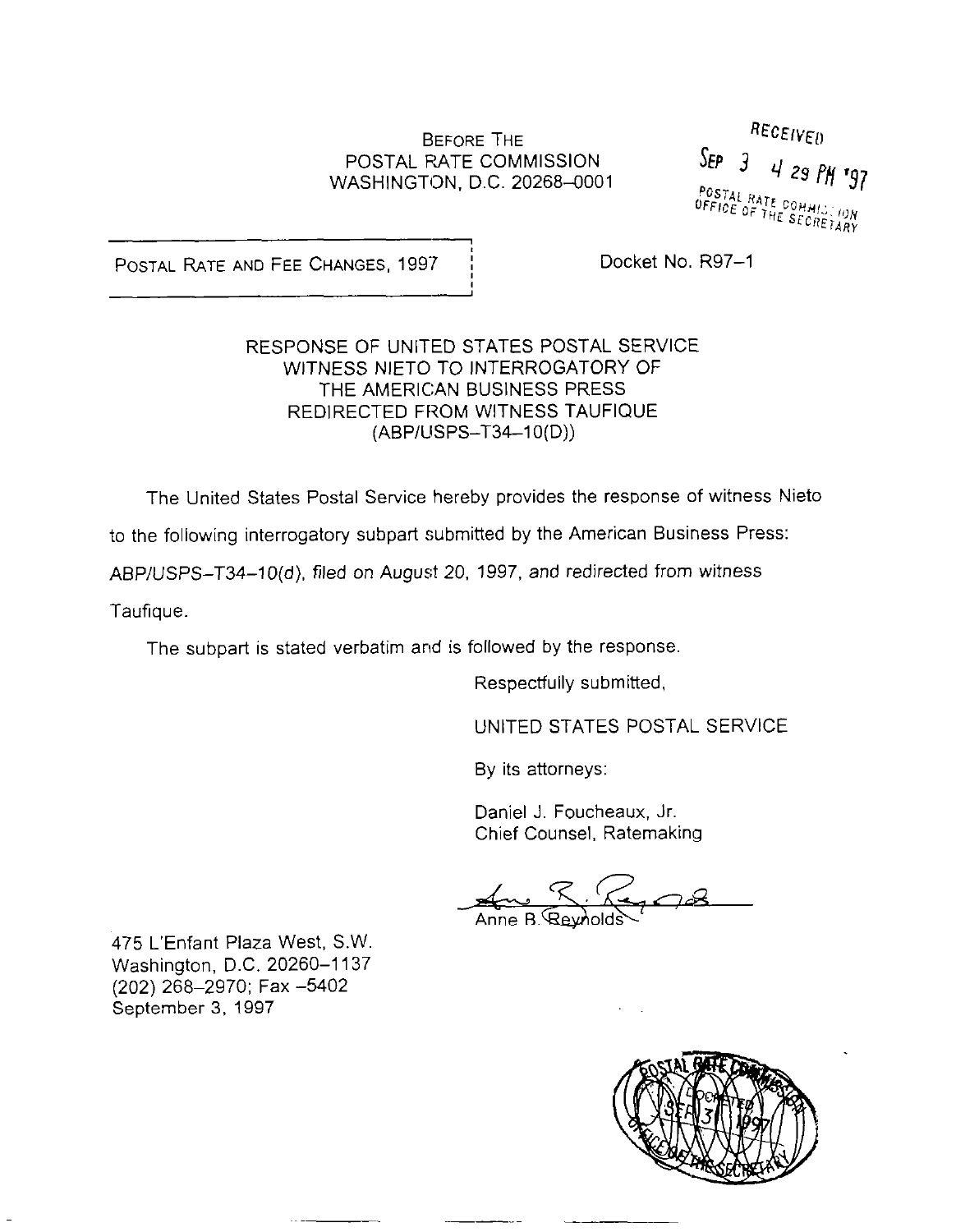### ANSWER OF NORMA B. NlETO TO INTERROGATORY OF AMERICAN BUSINESS PRESS (REDIRECTED FROM WITNESS TAUFIQUE)

ABP/USPS-T34-IO(d). On p. 14, line 23, you refer to "average haul" as a factor in allocation of distance related transportation costs to periodical rate zones.

> (d) Confirm that data comparable to that described in part c above also available [sic] for rail contracts.

RESPONSE:

ABP/USPS-T34-10(d).

(d) Not confirmed. The Postal Service purchases intra-BMC freight rail transportation on a day-to-day, as-needed basis. The Postal Service negotiates contracts with freight railroads, designating rates and routing information. When the Postal Service uses freight rail transportation, payments are made at the rates specified in the contracts. This fundamental difference in contract structure makes drawing similarities with HCSS inappropriate. Neither of the databases that concern rail contracts (the National Air and Surface System (NASS) and the Rail Management Information System (RMIS)) contain the types of data referred to in part (c) of your question.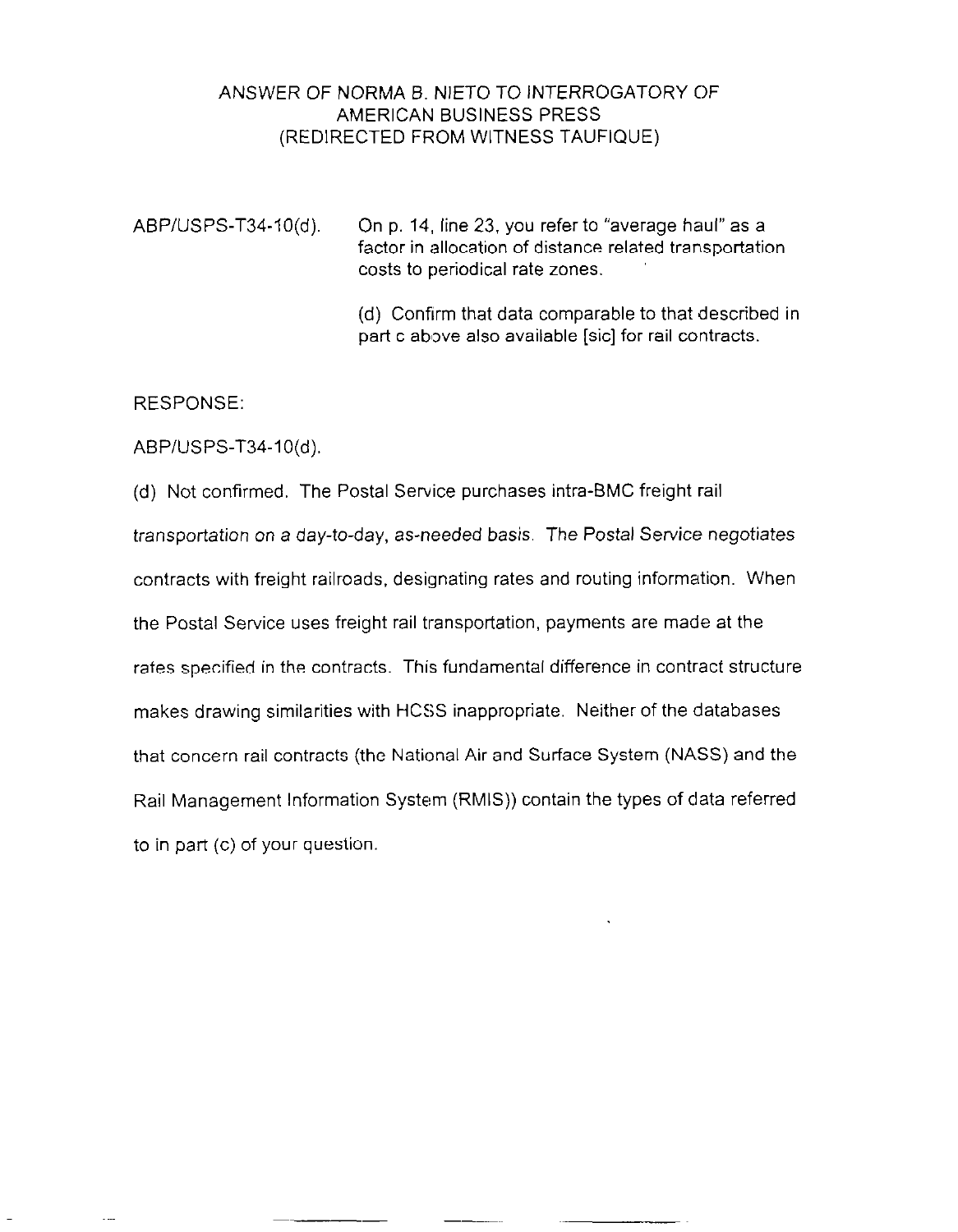## **DECLARATION**

I, Norma B. Nieto, delcare under penalty of perjury that the foregoing answers are true and correct, to the best of my knowledge, information, and belief.

 $\sim$   $-$ 

DemaBD-to

Dated:  $9 - 3 - 97$